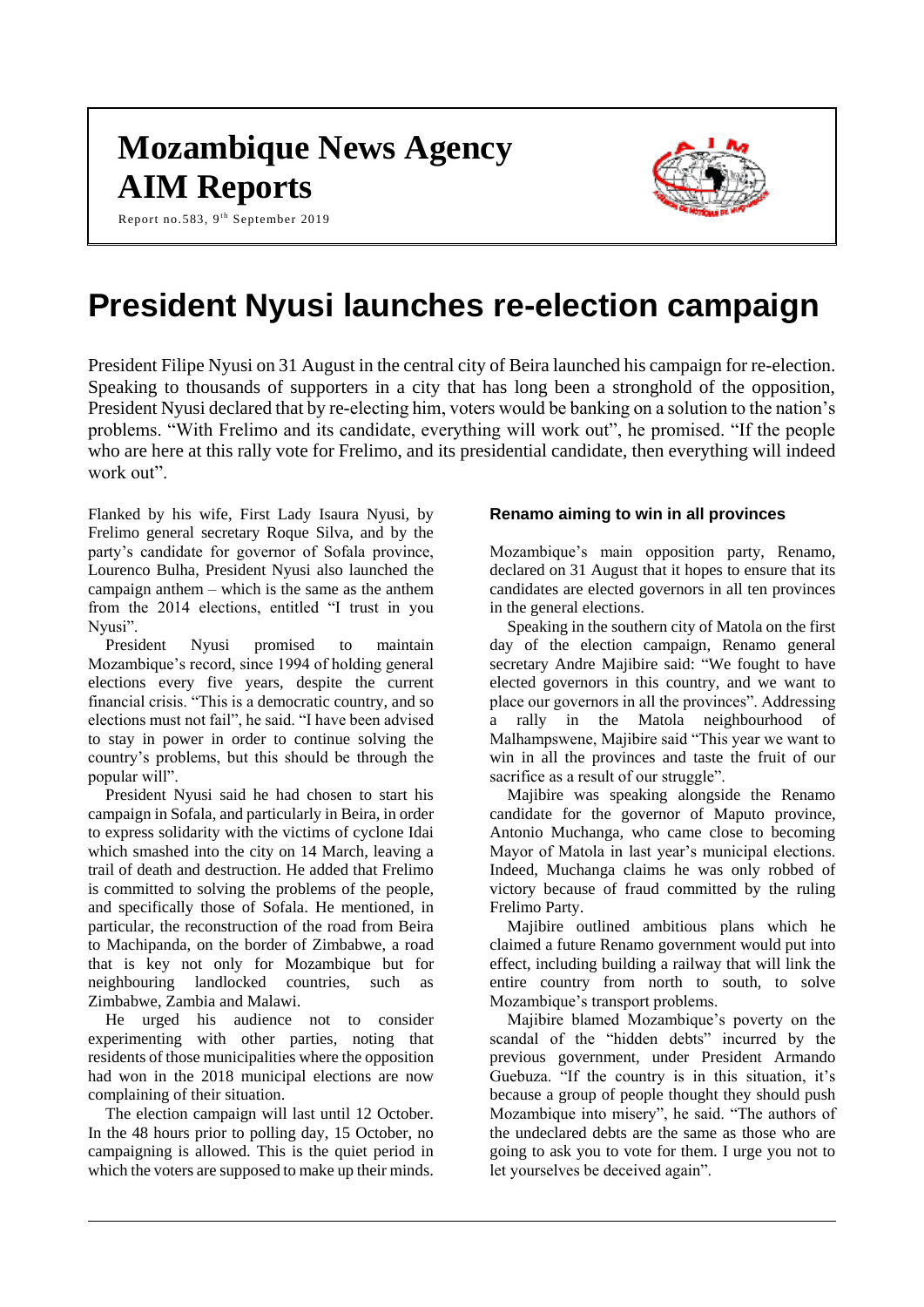## **Simango calls for vote for change**

The certain way of changing Mozambique is to vote for the Mozambique Democratic Movement (MDM), declared the party's leader and presidential candidate, Daviz Simango, on 7 September at a rally in the town of Malema, in the northern province of Nampula. "Don't waste your votes", he urged his listeners. "Let's deposit our votes in the right place, in the safe place, that will promote change, and that can only happen with the MDM. The MDM is our hope, the hope of the Mozambican people".

"We have to choose between continuing as we are, or changing", said Simango. "This is what we have to do. We cannot continue allowing them to carry on governing our country, because if they continue like this, they will finish us off".

The voters should behave like a football referee, he added, by showing "the red card" to players who were forever committing fouls. "For this, we have to be united", he insisted. "We can't scatter our votes, and we can't put our votes in a place that has never worked".

### **EISA observer mission arrives**

The Electoral Institute for Sustainable Democracy in Africa (EISA) has announced the arrival of its election observation mission in Mozambique to observe the presidential, parliamentary and provincial elections, scheduled for 15 October.

An EISA press release states that the mission is in Mozambique, at the invitation of the Mozambican Foreign Ministry "to conduct an independent assessment of the electoral process".

The mission is led by the former President of Ghana, John Dramani Mahama, who will be assisted by the EISA Executive Director, Denis Kadima. The mission consists of 20 long-term observers and 22 short-term observers, drawn from African Civil Society Organisations and Election Management Bodies. The long term observers arrived in Mozambique on 30 August, a day before the start of the official election campaign. They will be joined by the short term observers on 9 October.

The EISA observers will be deployed to all 11 provincial constituencies, where they intend to observe the election campaign, pre-polling activities, election day and post-polling activities. After election day, the release says, the mission will issue a statement on its preliminary findings and recommendations on the electoral process up until the close of polling.

The mission, it adds, "will assess the extent to which the legal framework and procedures in the 2019 electoral process comply with Mozambique's commitments and obligations", under various international instruments, including the African Union Declaration on the Principles Governing Democratic Elections; the African Charter on Democracy, Elections and Governance; the Principles for Election Management, Monitoring and Observation (PEMMO)

and the Revised Principles and Guidelines Governing Democratic Elections of SADC (Southern African Development Community).

The short term observers will leave Mozambique on 18 October, three days after the election, but the long term observers will stay in the country until 30 October.

EISA has observed all Mozambican general elections since 1999. EISA believes that the October elections "are a crucial milestone for reconciliation and the consolidation of a peaceful environment where democracy can thrive. A peaceful and successful election will therefore further cement the democratic gains made by the country over the past generation".

### **Pope Francis visits Mozambique**

The head of the Roman Catholic Church, Pope Francis, arrived at Maputo International Airport on 4 September for the start of a three-day visit to Mozambique. The Airbus A330 of the Italian airline, Alitalia, carrying the Pope, came to a stop at the restricted part of the airport, where the executive terminal is located. President Filipe Nyusi greeted Pope Francis as he stepped off the plane. There were also thousands of Catholic believers at the airport greeting the pontiff with hymns.

Accompanied by President Nyusi, Pope Francis reviewed a guard of honour. The two men stood to attention as the military band played the Mozambican national anthem and the Pontifical anthem. A 21 gun salute was fired in honour of the Pope.

Pope Francis was then driven in his "Popemobile" the seven kilometres from the airport to the residence of the Apostolic Nuncio. Thousands of people lined the route, cheering and waving to the Pope.

As well as talks with President Nyusi and other leaders, Pope Francis addressed an "inter-religious meeting" with young people of various faiths and attended a mass at the national football stadium, in the outer Maputo neighbourhood of Zimpeto.

Francis is the second Pope to visit Mozambique. The first was John Paul II in1988. The context was completely different – then, the country was still called the People's Republic of Mozambique, and the apartheid regime's war against Mozambique was still raging. Catholic churchmen were to play a key role in negotiations between the government and the rebel movement Renamo to end the war.

Francis recently promoted one of those churchmen, Dom Matteo Zuppi, of the Sant'Egidio Community, from Archbishop of Bologna to Cardinal. President Nyusi sent a message of congratulations to Zuppi in which he "reiterated our gratitude for everything you have done for peace in our country".

Zuppi was one of the mediators in the lengthy negotiations between the government and Renamo, which led to the General Peace Agreement signed in Rome on 4 October 1992. In recognition of his work for peace, Zuppi was decorated with the title "Honorary Citizen of the Republic of Mozambique" earlier this year.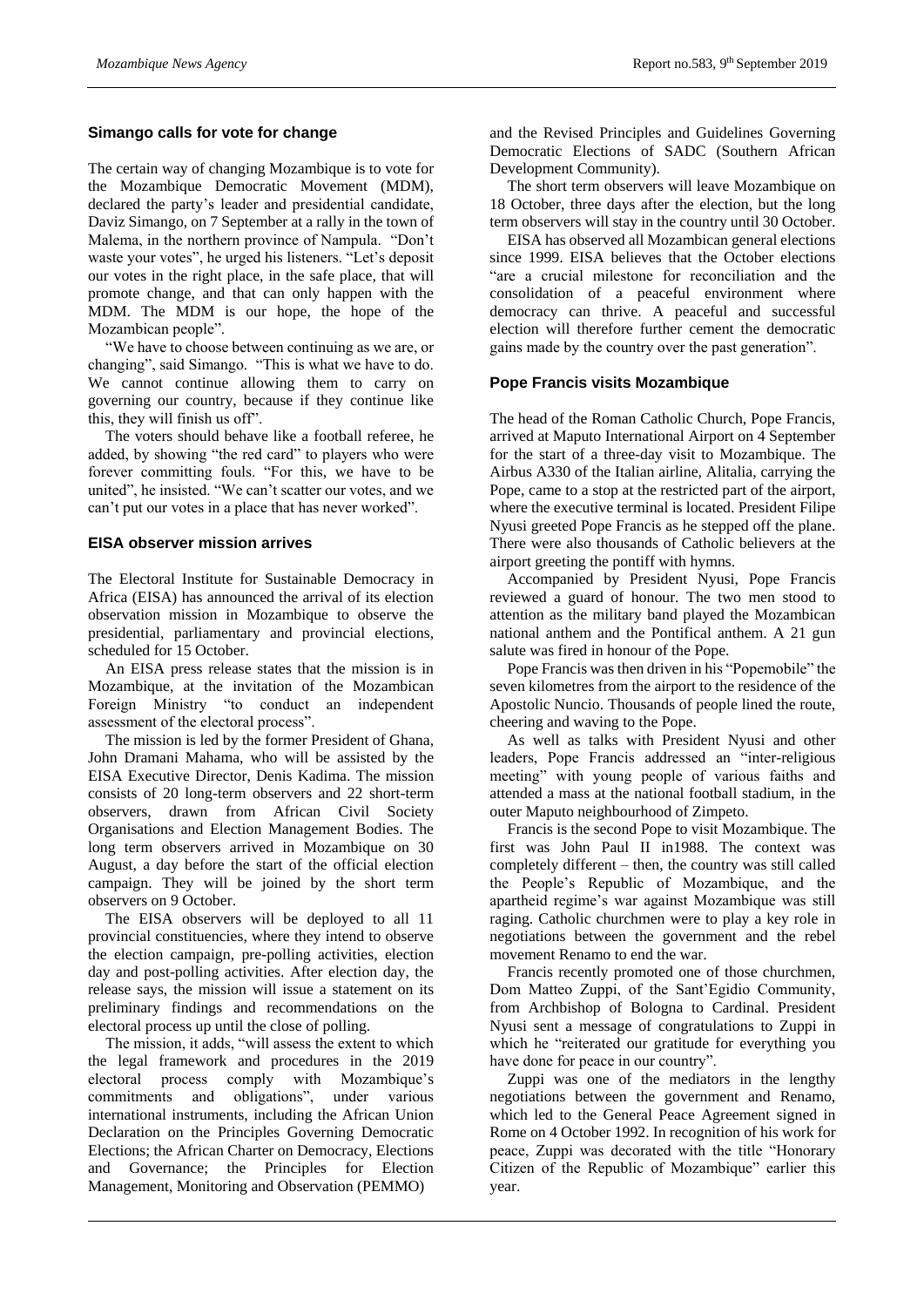### **Assets seized from "hidden debt" suspects**

The Mozambican Attorney-General's Office (PGR) has asked the Maputo City Court to declare the seizure, in favour of the State, of money and assets acquired illicitly by the 20 suspects in the case of the country's "hidden debts", according to a report in the Maputo daily "Noticias" on 3 September.

The term "hidden debts" refers to the loans, in 2013- 2014, of over two billion US dollars from the banks Credit Suisse and VTB of Russia to the three fraudulent, security-related companies Ematum (Mozambique Tuna Company), Proindicus and MAM (Mozambique Asset Management).

The loans were only granted because of illegal loan guarantees signed by the then Finance Minister Manuel Chang. No proper viability studies were undertaken for the three companies which are now effectively bankrupt, leaving the Mozambican state to repay the loans.

During the fraudulent transactions, according to the indictment drawn up by the US justice authorities, at least US\$200 million was spent on bribes and kickbacks. Mozambican prosecutors have identified how much of the bribe money ended up in the pockets of the suspects, and what it was used for. The PGR is now attempting to ensure that the accused do not obtain any benefits from their illicit activities. It wants to confiscate not only the assets obtained but also any rents paid by tenants who occupied buildings obtained with the bribe money.

From Ndambi Guebuza, oldest son of President Armando Guebuza, the PGR has ordered the seizure of 14 vehicles, and two houses. It has also frozen ten of his accounts (which only contained the equivalent of US\$3,482).

The PGR also ordered the seizure from Teofilo Nhangumele, the fixer who played a key role in arranging the first of the illicit loans, to Proindicus, of four houses and three cars. It froze eight bank accounts, which contained a total equivalent to just under US\$121,500.

The former head of the Security and Intelligence Service (SISE) under Guebuza, Gregorio Leao, and his wife Angela saw eight houses and several plots of land seized. Eight accounts were frozen but they only contained the equivalent of US\$2,915. From the former head of SISE economic intelligence, Antonio do Rosario, who became the chairperson of all three fraudulent companies, the PGR demanded the seizure of two houses in South Africa and two in Maputo. His frozen accounts contained the equivalent of US\$9,217.

The PGR ordered the seizure of two houses from Ines Moiane, who was Guebuza's private secretary. Her frozen accounts contained the equivalent of about US\$14,700. Renato Matusse, former political advisor to Guebuza, lost three houses and two cars. Six of his bank accounts were frozen, holding over 1.2 million meticais (about US\$19,350).

The PGR also ordered the seizure of three houses in Mozambique and one in South Africa, 845 head of

cattle, a backhoe loader and two cars from SISE agent Bruno Langa, His frozen bank account contained 54 million meticais (about US\$871,000).

The prosecutors ordered the seizure of a house from Sergio Namburete, a business acquaintance of the Leao couple. His four frozen accounts contained the equivalent of US\$5,235.

Finally, the PGR wants to seize a mechanical shovel acquired by businessman Fabiao Mabunda and to freeze nine of his accounts. It is not clear how much money they contain.

### **Violence in South Africa imposes massive economic costs**

The current outburst of anti-foreigner violence in South Africa is causing losses of about a million US dollars a day to Mozambican transport companies, according to the Deputy Chairperson of the Confederation of Mozambican Business Associations (CTA), Castigo Nhenane.

Addressing a Maputo press conference on 4 September, Nhenane said this estimate only covered trucks carrying merchandise. If passenger transport was also included, the losses could rise to an average of three million dollars a day.

The latest round of anti-foreigner riots began on 1 September, and the targets for the rioters include foreign-owned trucks. Nhenane said that to date seven foreign trucks (one of them Mozambican) have been set on fire in South Africa.

"Preliminary data indicated that about 300 trucks belonging to Mozambican transport operators used to enter South Africa every day to transport a variety of goods", he said. "But since the disturbances began, they have stopped going to South Africa. That has paralysed about 2,000 Mozambican workers, with all the negative impacts this has on their families".

The CTA condemned the cruelty and extremism of the South African rioters, particularly since the rioting comes at a time when Africa is moving towards a Continental Free Trade Area, which should bring benefits to all its members.

"The CTA believes that these xenophobic events are damaging peace, concord, stability and the harmonious development of our countries", said Nhenane. "They are affecting families, companies and society as a whole".

He added that the CTA is urging both the South African and the Mozambican governments to intervene to end the rioting, which stains the dream of a united Africa, and contradicts all the efforts made by those who fought against apartheid.

If the current situation continues for much longer, warned Nhenane, it might lead to the closure of companies and a rise in the level of unemployment.

Reports from South Africa indicate that at least five people have died in the anti-foreigner riots, and dozens of shops supposedly owned by foreigners were attacked in Johannesburg and Pretoria. The police have made almost 200 arrests.